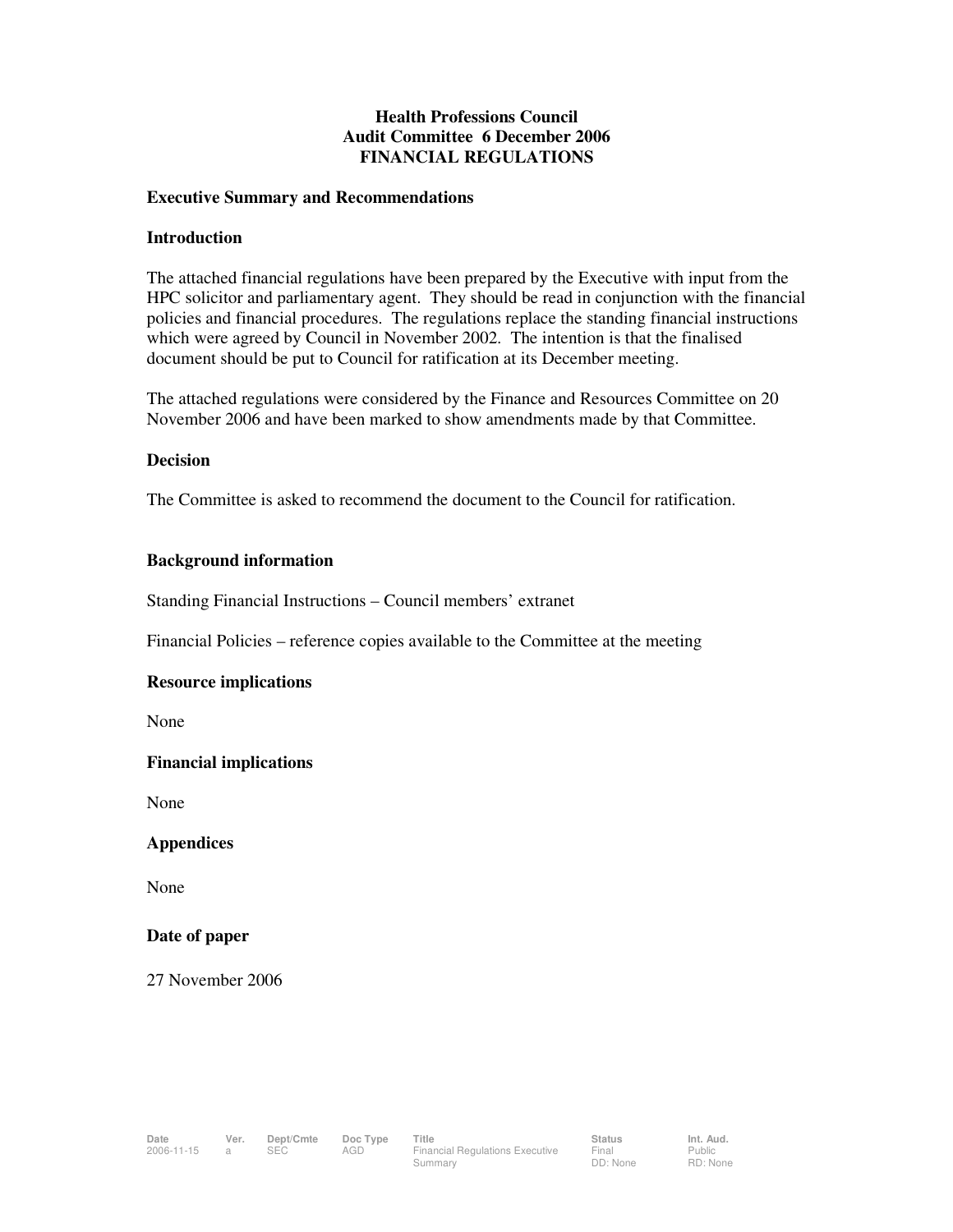# **Health Professions Council**

# **Financial Regulations**

## **Introduction**

- 1. These Regulations set out the principles governing the financial and accounting practices of the Health Professions Council (HPC). Their purpose is to ensure that HPC's finances are managed with probity, accuracy, economy, efficiency and effectiveness.
- 2. The Regulations have effect as if they were incorporated in the Standing Orders adopted by the Council and should be read in conjunction with the Council's Scheme of Delegation.
- 3. The Regulations are not intended to provide detailed procedural advice and the Chief Executive or Director of Finance should be consulted in respect of any matter which is not covered by the Regulations and which may have a material effect upon HPC's finances.
- 4. Where appropriate, the Regulations will be supplemented by detailed Financial Operating Procedures which have been approved by the Finance & Resources Committee.

# **Roles and responsibilities**

# **The Council**

- 5. The Council has the ultimate responsibility for the financial viability of HPC and for making arrangements for the proper administration of its finances. The Council exercises financial supervision and control by formulating the annual budget and the five year plan, requiring the submission and approval of budgets and defining and approving essential features of the financial control framework
- 6. Under the Health Professions Order 2001, the Council is specifically responsible for:
	- A. setting fees;
	- B. keeping accounts ;
	- C. preparing and publishing the annual accounts; and
	- D. appointing auditors.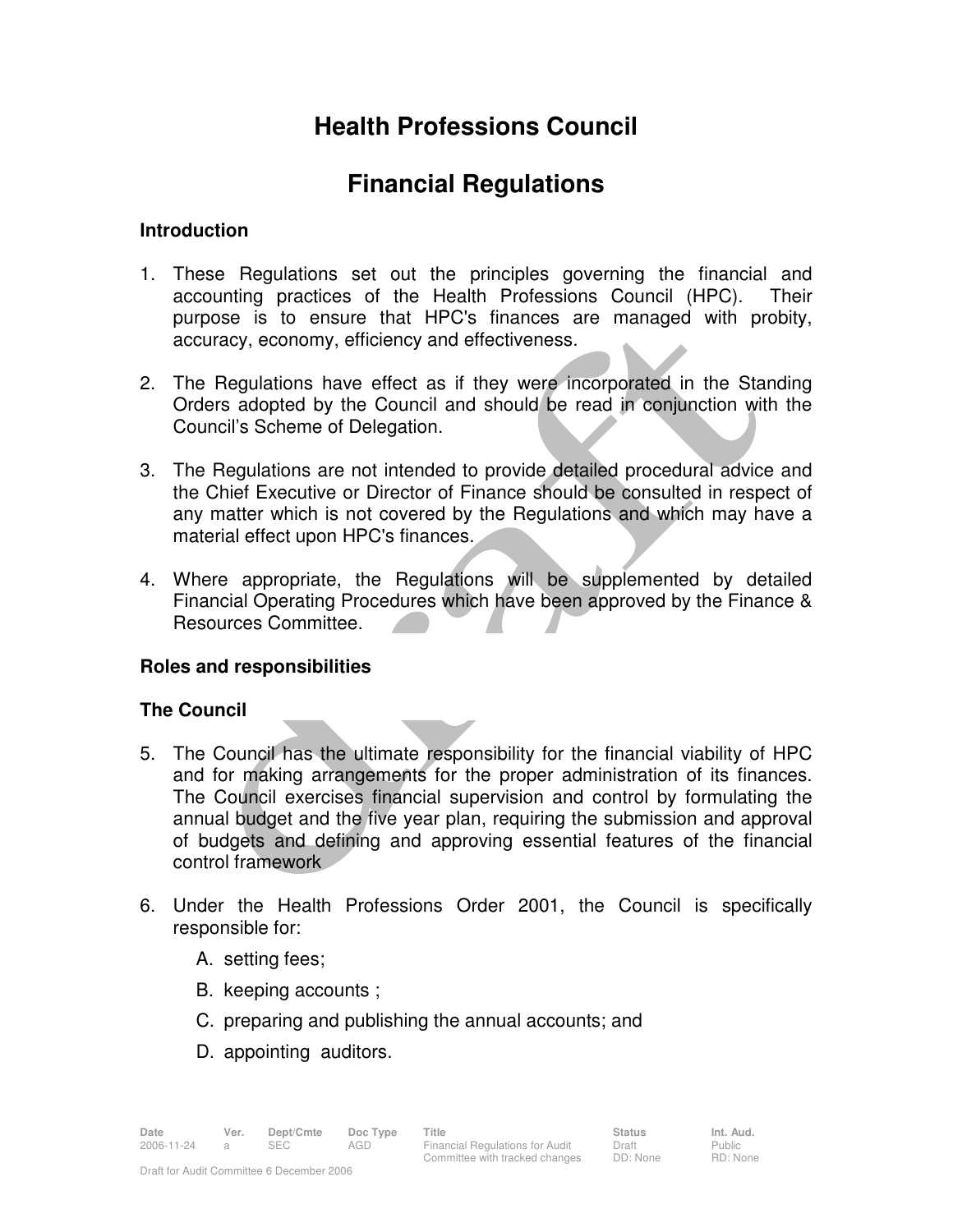- 7. To assist it in the discharge of its financial responsibilities, the Council has established two committees:
	- A. the Finance and Resources Committee which oversees the efficient and effective use of HPC resources; and
	- B. the Audit Committee which oversees HPC's audit and other risk management arrangements.

## **Chief Executive**

- 8. The Chief Executive has overall executive responsibility to the Council and as such is responsible for:
	- A. the organisation and management of HPC's functions and leadership and management of all employees;
	- B. ensuring that budgets and resources are managed within the estimates approved by the Council; and
	- C. HPC's financial operations, including the system of internal control.
- 9. As accountable officer, the Chief Executive is responsible for ensuring that HPC performs its statutory functions within the available financial resources.

## **Director of Finance**

- 10. The Director of Finance is responsible for the administration of the financial affairs of HPC, in particular, by:
	- A. implementing the Council's financial policies;
	- B. maintaining effective system of internal financial control, including ensuring that detailed procedures incorporate the principles of separation of duties and appropriate internal checks;
	- C. ensuring that records are maintained which explain HPC's transactions and disclose, with reasonable accuracy, the financial position of HPC at any time;
	- D. providing financial advice to the Council, its committees and employees;
	- E. preparing such accounts and reports as HPC may require for the purpose of carrying out its statutory functions;
	- F. ensuring that good financial practice is adopted by HPC, in accordance with accepted professional standards and taking account of advice received from the internal and external auditors; and
	- G. preparing Financial Operating Procedures to supplement these Regulations.

Public RD: None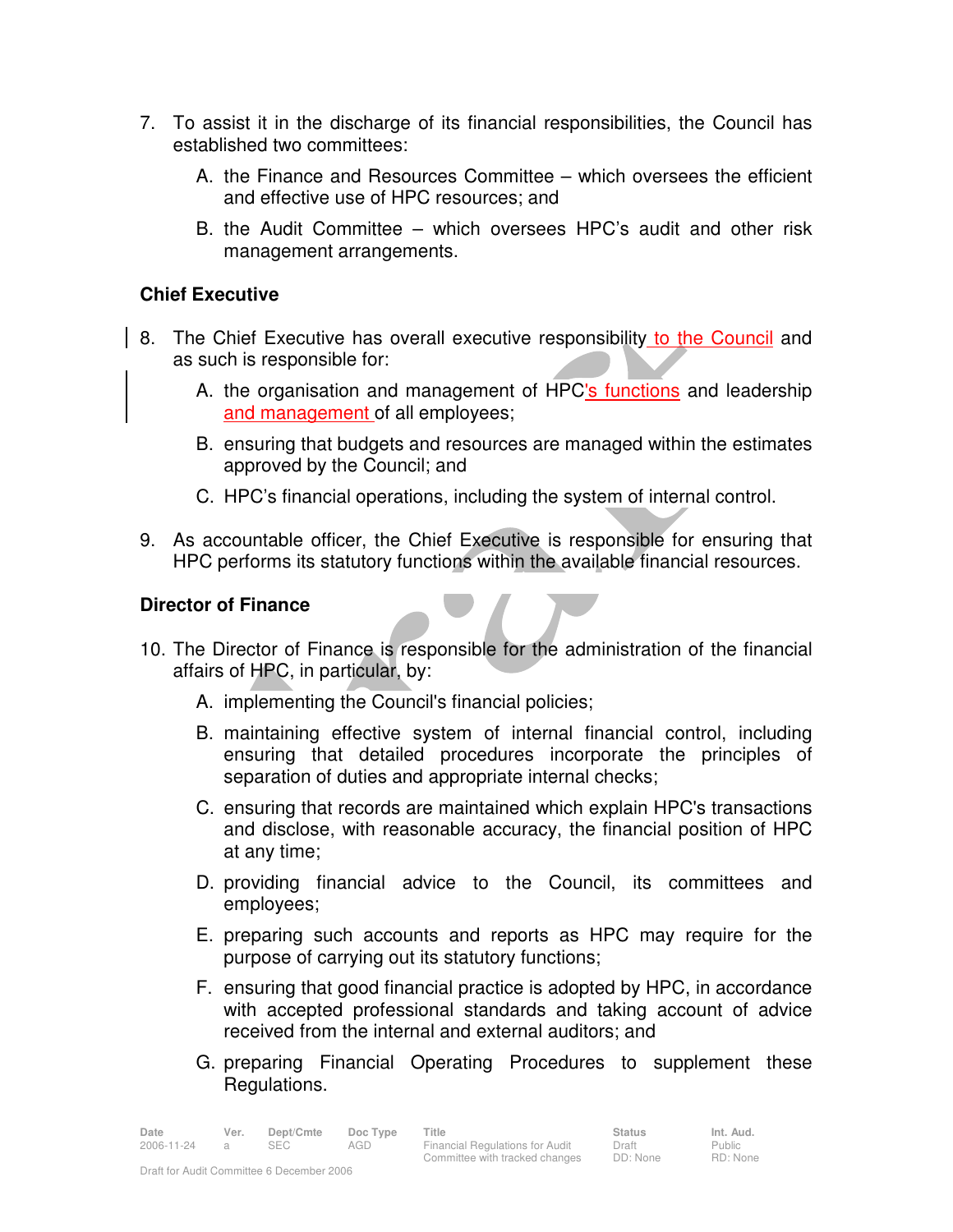# **Budgets and Financial Planning**

## **Financial Planning**

- 11. The Chief Executive will each year produce a draft annual budget for submission to the Council including:
	- A. a statement of the Council's priorities and objectives for the year;
	- B. the planned use of resources to reflect those priorities and achieve those objectives;
	- C. the financial implications of the planned use of resources;
	- D. performance targets established by the Council.

# **Annual Budget**

- 12. Resources are allocated annually by the Council on the recommendation of the Finance & Resources Committee. Directors and Managers are responsible for the efficient and effective use of the resources allocated to them.
- 13. The Chief Executive is responsible for preparing an annual budget and capital programme each year for consideration by the Finance & Resources Committee before submission to the Council for approval.
- 14. The Chief Executive must ensure that detailed budgets are prepared in order to support the resource allocation process and that these are communicated to Directors and Managers as soon as possible following their approval by the Council. Chief Executive agrees and monitors the budget with budgetholders.
- 15. The Chief Executive is responsible for the day to day management and control of the annual budget and capital programme and:
	- A. has delegated authority to authorise spending on items not exceeding £25,000 each;
	- B. has delegated authority to authorise spending on items in the capital programme not exceeding £50,000 each;
	- C. may, with the approval of the Finance & Resources Committee, incur expenditure on items which exceed those limits but which do not exceed £100,000 each; and
	- D. notwithstanding paragraphs A to C, has delegated authority to authorise all payroll transactions.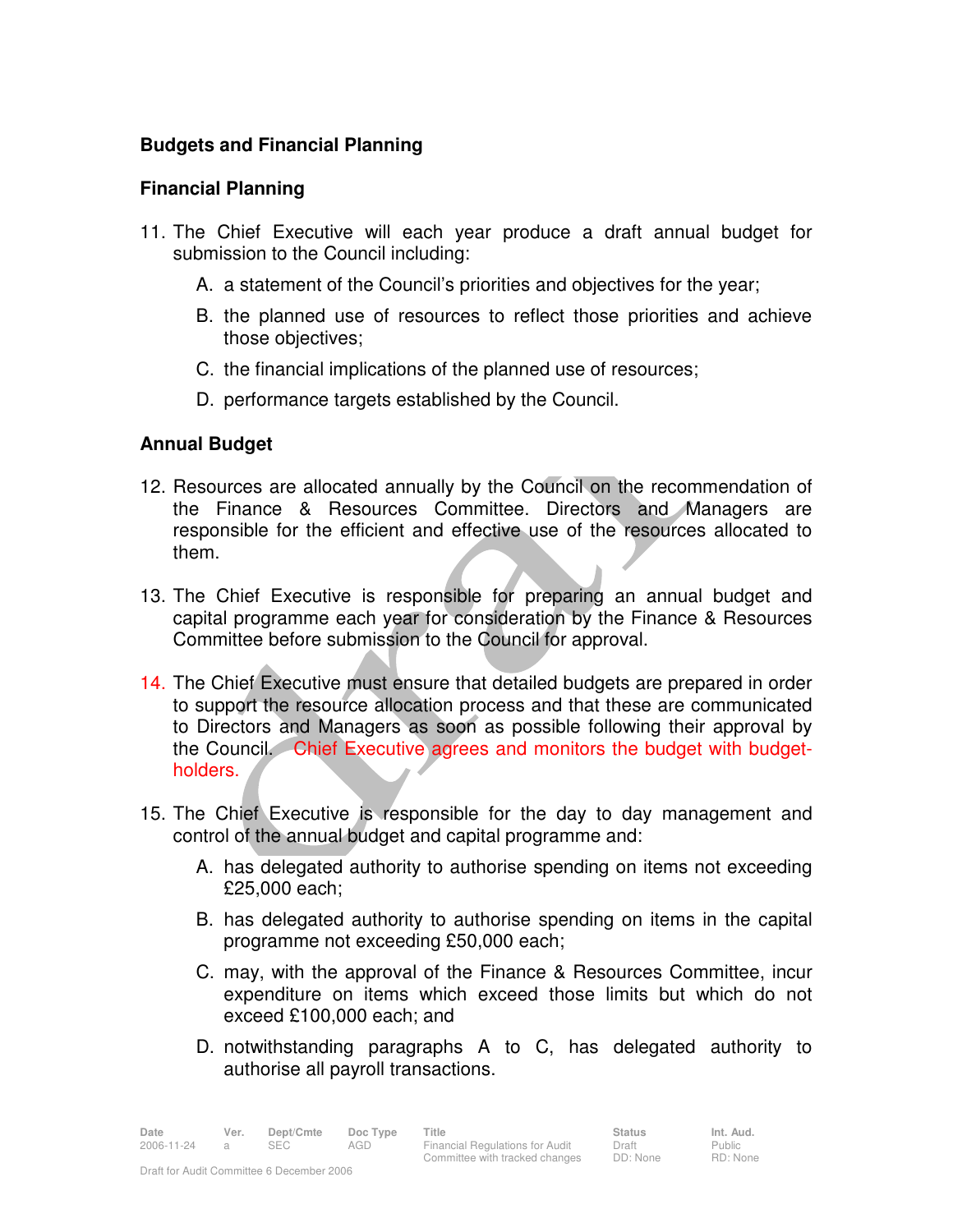## **Budgetary Control**

- 16. The control of expenditure within an agreed budget is the responsibility of the Director or Manager who holds that budget (Budget Holder) who must ensure that effective day to day monitoring is undertaken. A Budget Holder may delegate authority to utilise resources within their budget, but may not delegate responsibility for the management of resources within that budget. Each Budget Holder is responsible for the expenditure appropriate to their budget and will be assisted in this duty by management information provided by the Director of Finance.
- 17. Budget Holders must report significant deviations from agreed budgetary levels of expenditure to the Chief Executive or Director of Finance as soon as they become apparent and ensure that any necessary action is taken promptly.

## **Accounts**

- 18. HPC's annual accounts shall be prepared under the direction of the Director of Finance and be consistent with any relevant statutory requirements and in compliance with accepted accounting practice.
- 19. The annual accounts shall be presented to the Finance and Resources Committee, the Audit Committee, and subsequently the Council, for approval.

# **Financial Systems and Procedures**

- 20. The Director of Finance shall establish procedures for the secure receipt and payment of all HPC monies.
- 21. HPC's accounting systems should provide for the allocation of expenditure incurred and income received in a manner which facilitates the preparation of statutory and other accounts, with all items of income and expenditure being allocated to relevant cost centres whenever possible.
- 22. The Director of Finance will be responsible for the day to day operation and control of the systems and procedures required to:
	- A. order goods and services;
	- B. pay creditors, allowances and expenses;
	- C. collect and bank all income due to HPC;
	- D. provide, safeguard and subsequently dispose of HPC assets; and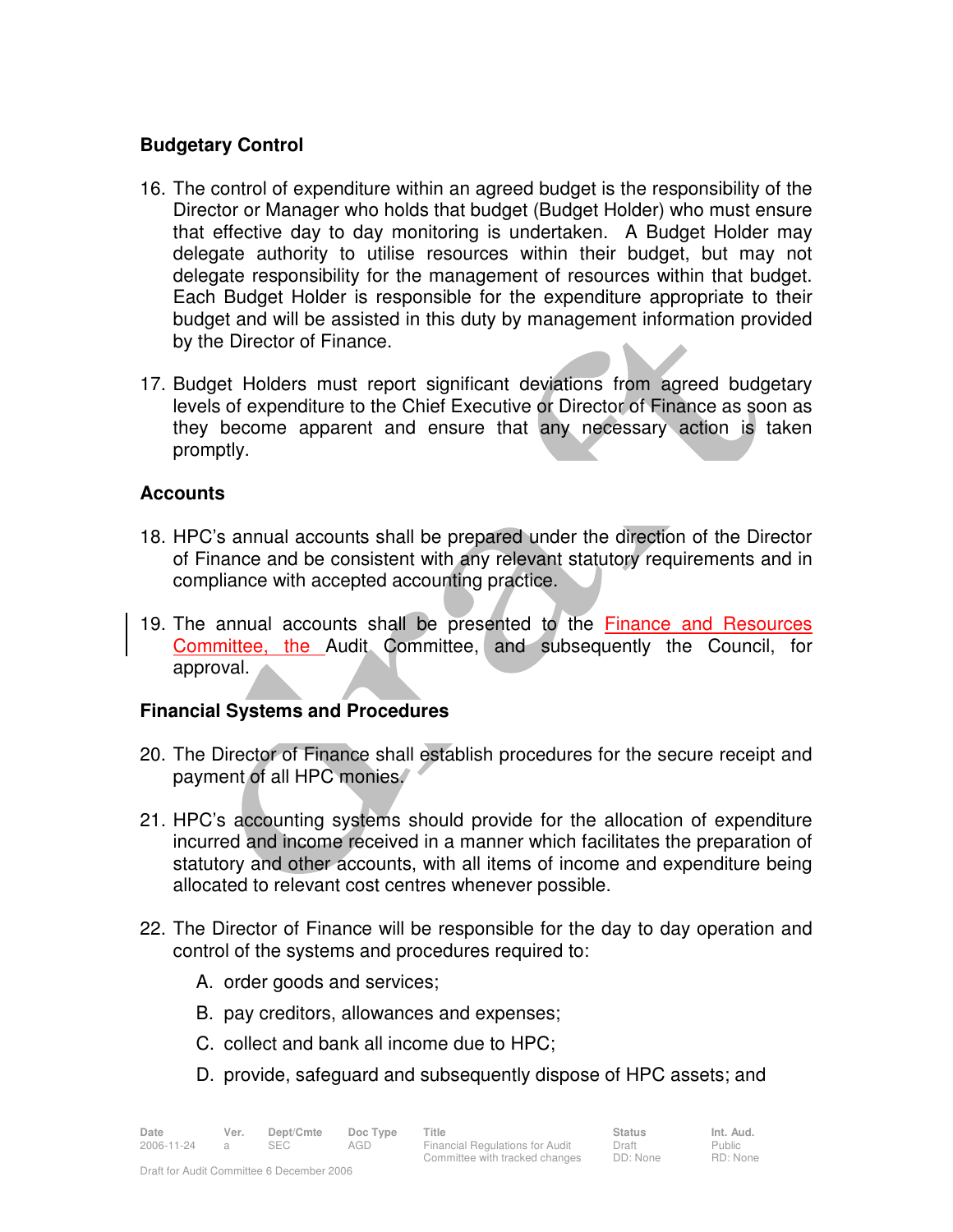- E. account for taxes and make necessary payments to the appropriate authorities
- 23. The Finance Director, working in conjunction with the Human Resources Director, shall be responsible for the day to day operation and control of the systems and procedures required to pay salaries, wages and pensions.

# **Banking**

- 24. The Council is responsible for the appointment of HPC's Bankers.
- 25. All bank accounts which contain HPC funds (HPC Accounts) shall be operated in the name of the Health Professions Council and in no circumstances shall HPC funds be held in an account operated in the name of an individual or with other than HPC's appointed bankers.
- 26. The consent of the Council is required before any person opens or maintains any account which contains monies which do not form part of HPC funds and the title of which includes any reference to the Health Professions Council.
- 27. All cheques and other documents authorising payment from HPC Accounts require two authorised signatories. The President, Vice President, Chief Executive and Director of Finance shall be authorised signatories. The Finance and Resources Committee, on the recommendation of the Chief Executive, may appoint other signatories for all or specified HPC Accounts and may at any time revoke the authorisation of any such signatory.
- 28. Transfers of funds between HPC Accounts may be undertaken by electronic banking methods without authorising signatures. The Chief Executive shall designate the persons authorised to perform such transactions.
- 29. Every HPC Account shall be reconciled at least once every month.
- 30. The Director of Finance is authorised to invest surplus funds, in a manner which manages cash resources effectively and provides security of HPC's capital, by means of deposit accounts or any other method of investment authorised by the Finance and Resources Committee.

# **Borrowing Arrangements**

31. The approval of the Council is required before HPC enters into any borrowing arrangements.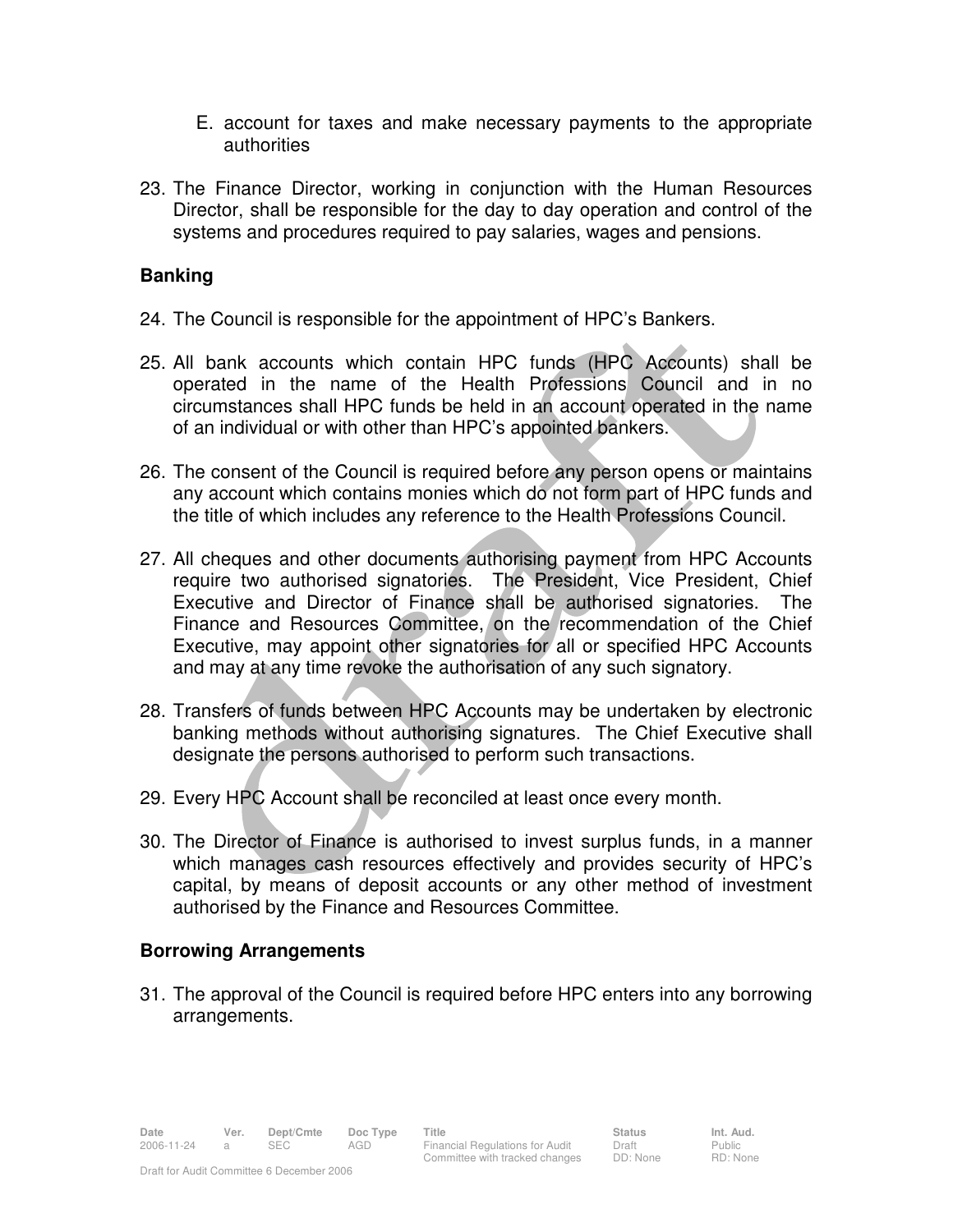#### **Income**

- 32. The Director of Finance shall establish procedures for the secure collection, custody, control and deposit of all monies due to HPC enabling HPC to receive all income to which it is entitled and ensuring that all monies due are collected promptly, including the proper and timely collection of debts.
- 33. All monies received on behalf of HPC shall be banked without delay in one of the HPC Accounts.
- 34. All agreements, invoices, receipts and other documents relating to income receivable by HPC shall be in the name of HPC.
- 35. Custody of all cash holdings must comply with the requirements of HPC's insurers.
- 36. No deductions may be made from, or personal or other cheques cashed out of, any cash collected or received on behalf of HPC.

## **Debts**

- 37. The Chief Executive shall have all necessary powers of debt recovery including the taking of legal action.
- 38. Subject to Regulation 39, no individual debt of more than £1,000 shall be written off without the approval of the Finance & Resources Committee.
- 39. Where appropriate steps have been taken to recover monies due to HPC, the Chief Executive is authorised to write off debts which are considered to be irrecoverable up to an individual maximum amount of £5,000 except where the debt arises from theft or fraud.

## **Payments**

- 40. Invoices will only be paid for amounts authorised by an appropriate Budget Holder.
- 41. Payments shall only be made on invoices where the goods or services have been satisfactorily received. However, in circumstances where advance payment (partial or full) is required as a condition of contract and HPC is satisfied that it will ultimately receive the goods and services, then such payments may be made.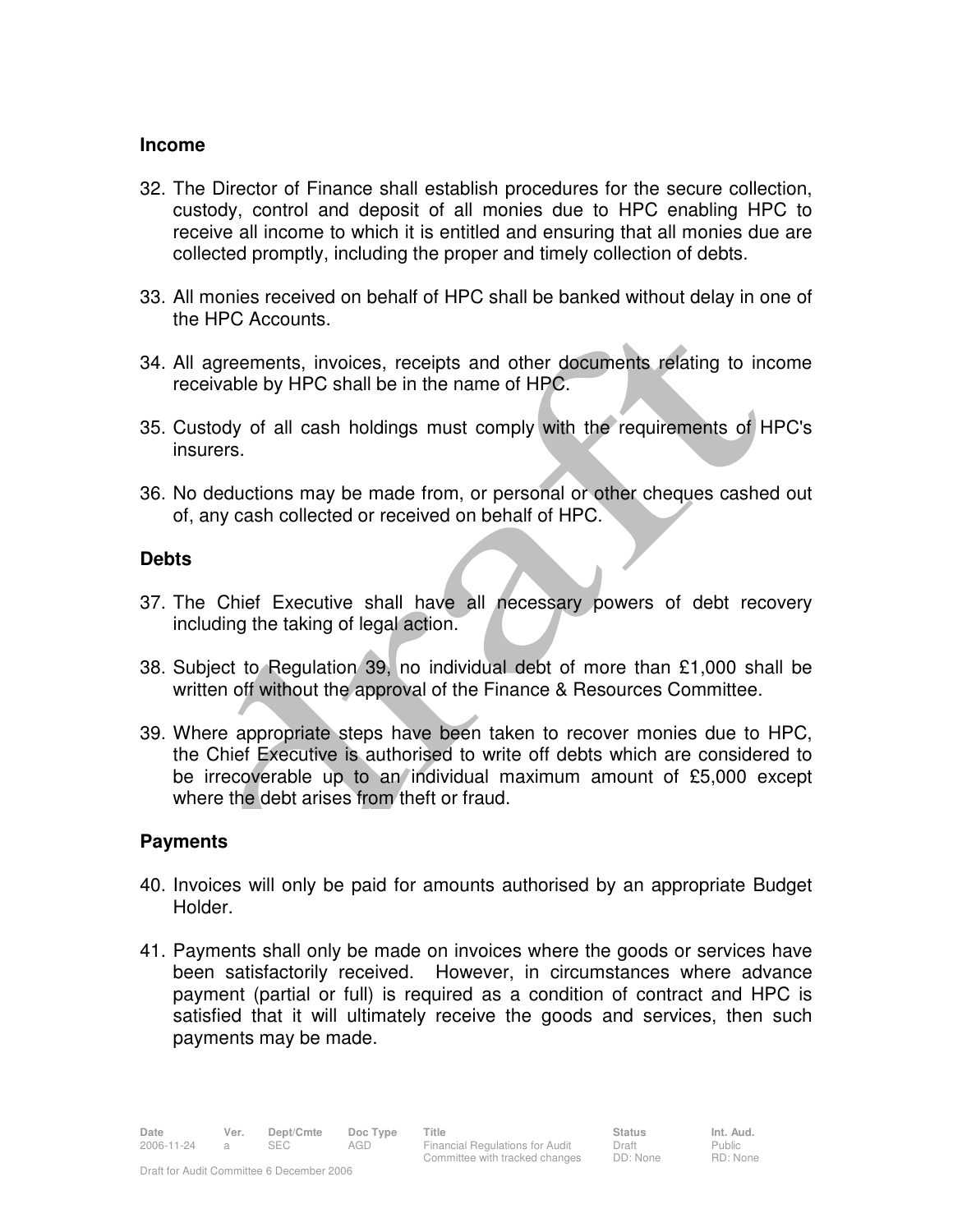41A. No corporate credit cards will be set up without the express approval from the Council. There is one corporate charge card (American Express) in use for preferred travel supplier payments only.

## **Payment of Travel/ Subsistence & Other Allowances**

- 42. All payments for travel, subsistence or other allowances will be made in line with the expenses policy agreed from time to time by the Council.
- 43. Claims for payment shall be authorised in the following manner:
	- A. claims by employees shall be authorised by their line manager;
	- B. claims by Directors shall be authorised by the Chief Executive or three members of the Executive Management Team;
	- C. claims by the Chief Executive shall be authorised by the President and the Director of Finance;
	- D. claims by Council members shall be authorised by the Secretary to Council, Secretary to Committees or a relevant Budget Holder;.
	- E. claims by HPC partners shall be authorised by the relevant Budget Holder; and
	- F. claims by the President shall be authorised by the Chief Executive and the Director of Finance.

# **Contracts and Procurement**

- 44. HPC is the legal party for all contracts entered into for the purchase of goods and services, for the provision of works and for the purchase of assets, including land and buildings.
- 45. So far as possible, contracts and the process through which they are procured must be open and transparent with the successful contractor being chosen on the basis of a fair and competitive process. All tenders should be based on a written specification supplied by HPC for the services to be rendered or goods supplied.

## **Asset Management**

- 46. The purchase, lease, rent or disposal of land and buildings by HPC can only be undertaken with the approval of the Council.
- 47. The Director of Finance shall be responsible for:
	- A. maintaining a register of all HPC assets; and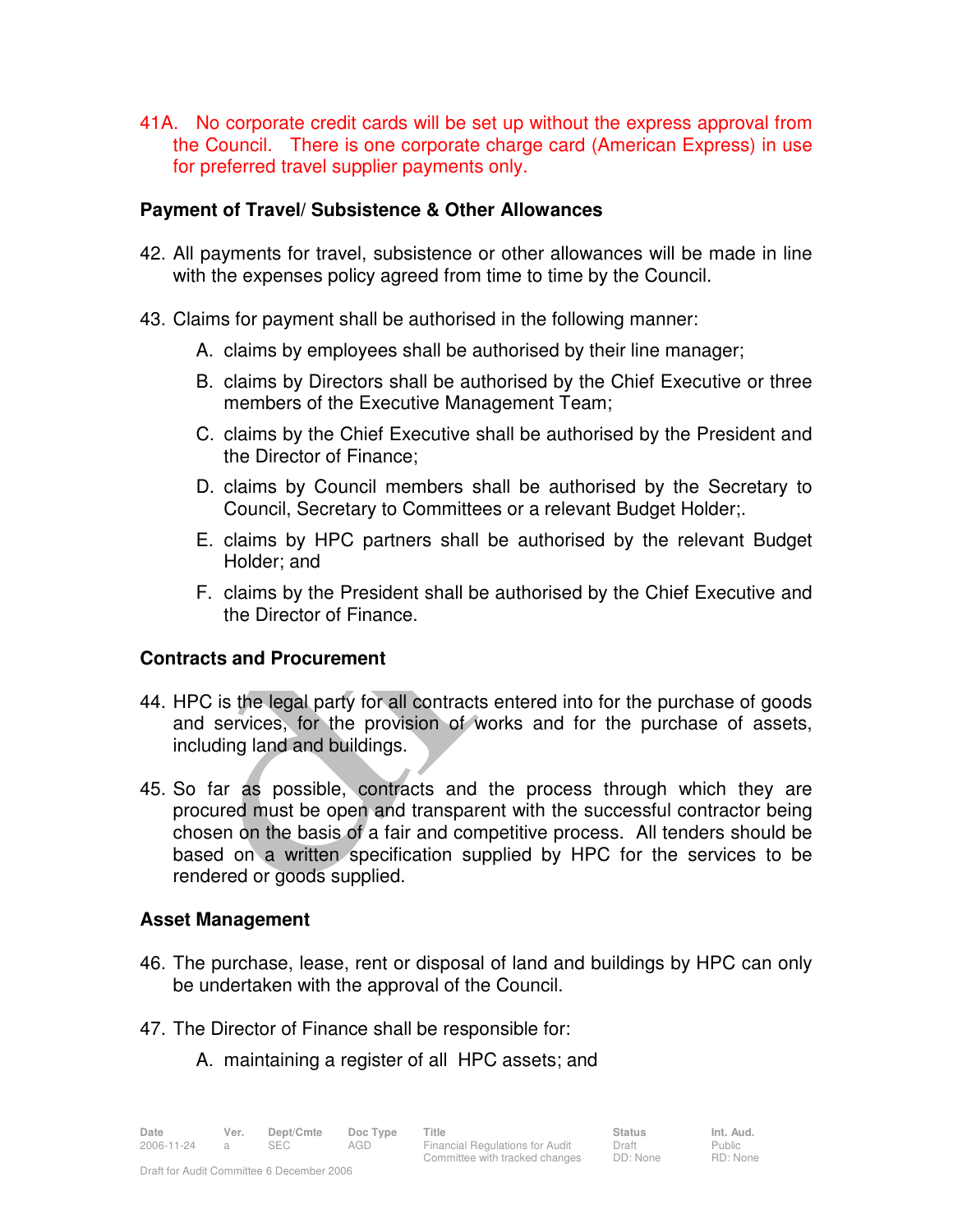- B. the safe keeping of deeds, leases, agreements, financial instruments, loan agreements, share certificates and other securities.
- 48. The Chief Executive shall be responsible for ensuring that appropriate security arrangements exist to cover all HPC buildings, stores, furniture, equipment, cash, information and records.

## **Risk Management**

- 49. The Audit Committee is responsible for the development and oversight of HPC's risk register.
- 50. Insurance arrangements are a key element of risk management and the Chief Executive shall be responsible for arranging appropriate insurance in line with agreed policy.

## **Audit Arrangements**

- 51. The Council is responsible for the appointment of the internal and external auditors, acting on the recommendation of the Audit Committee. The same person or firm shall not be appointed to both positions.
- 52. The main purpose of the internal audit is to provide the Council with independent and objective assurances on the adequacy of HPC's internal financial control and risk management systems.
- 53. The external auditor's responsibilities include reporting on whether HPC's accounts fairly present its financial position. As part of that responsibility the external auditor will need to review the effectiveness of the financial control in the organisation.

## **Authority of Internal and External Auditors**

- 54. In order to perform their functions, the internal and external auditors have authority to:
	- A. enter, at a reasonable time, any HPC premises or land;
	- B. have access to records, documents and correspondence relating to any transaction of HPC;
	- C. review any relevant activity of HPC;
	- D. require and receive such explanations as are necessary concerning any matter under examination; and
	- E. require any HPC Council member, employee or contractor to produce any asset under his or her control for which HPC is responsible.